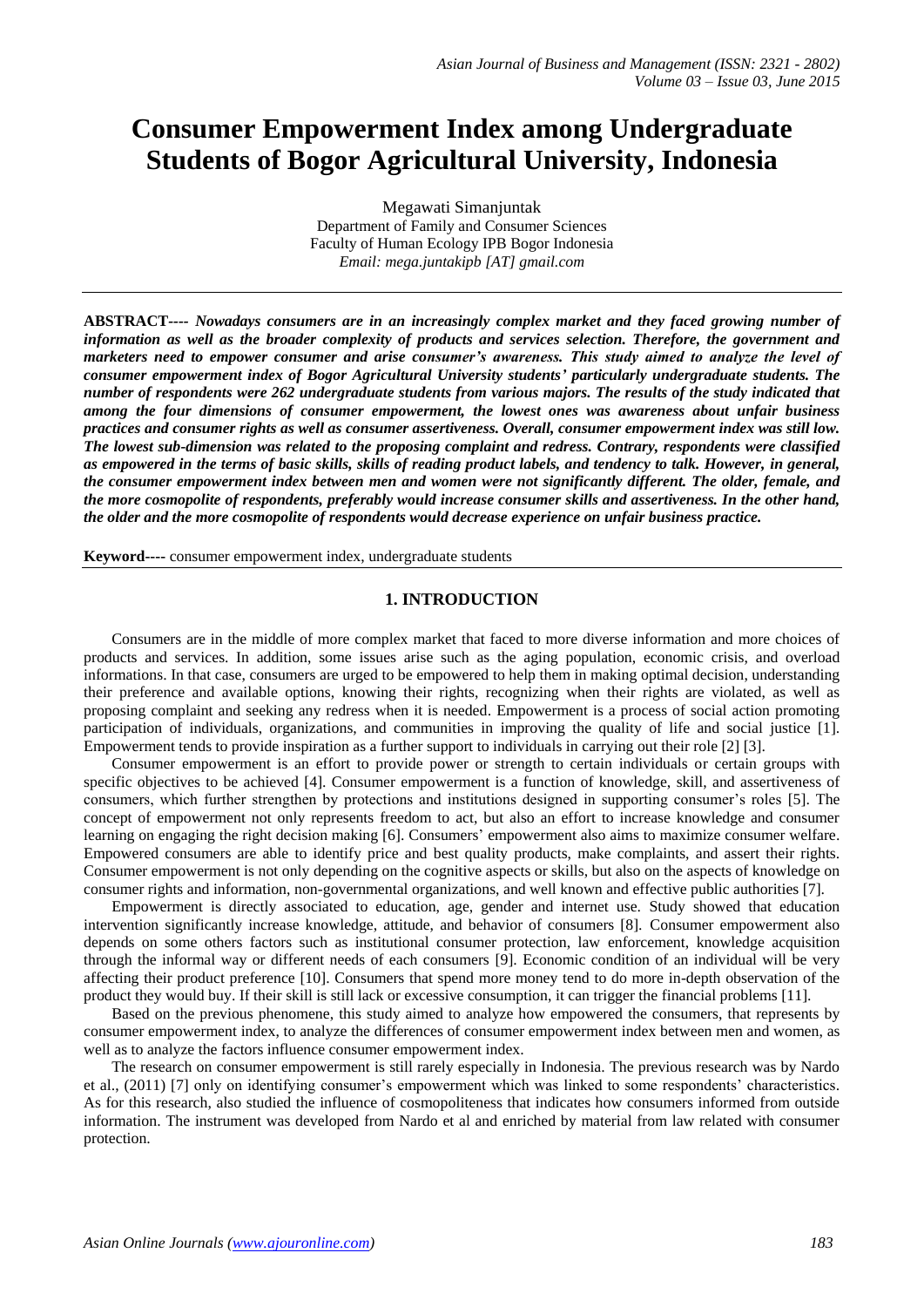### **2. LITERATURE REVIEW**

Conceptually, empowerment derived from the word "power" (power or empowerment). Power is often associated with the ability to get others to do something to be desired, regardless of the wishes and interests [12]. At the individual level, empowerment associated with self-determination, control and decision-making ability, capacity and personal skills [13].

Consumer empowerment is about skills, competencies, rights and the ability of consumers, with more easily making choice out of a wide range of alternatives as well as to be more satisfied with the decision which has been made [14] [15]. Consumer empowerment related with skills, competencies, rights and ability of consumers on one side, and with a greater choice on the other side [14 [7].

Higher education is one of the importants key to improve empowerment [16] [17] [18] [19] [5] [20] [21] [22]. Consumer knowledge as part of empowerment aspect is distinctive based economic status [23] [24].

Age is inversely related to consumer empowerment in Europe, the younger generation is, the more skilled, aware, and involved than the older generation [7] [5]. The tendency condition of which respondent is more powerless as a consumer along with their older age [25] because the older consumers may have difficulty in the terms of access to information, choice, easy purchasing, and problem resolution.

Consumer empowerment index highly correlated with level of [internet](http://www.spellboy.com/#w69) usage. Communication experience with other people will make consumers have better hope to become more empowered [26]. Mobility, communication and political participation are important factors of women's empowerment but they don't significantly affect the empowerment of women [27]. In the other hand, cosmopoliteness affected the effectiveness of the empowerment of Small Employers' Group member [28]. Next, social participation, and cosmopoliteness as well as the use of resources are significantly and positively contribute to the empowerment of women [29].

## **3. METHODS**

This study used descriptive and explanatory research design with survey method as well as cross sectional approach. The research was conducted in Bogor Agricultural University, West Java Province, Republic of Indonesia. There were 262 voluntarily students from various majors as the samples. Data was collected using questionnaire as instrument and also showcard to make data collecting become easier. Questionnaire was filled by self report.

The data types collected in the study included: (1) characteristics of respondents (age, semester, gender, monthly allowance, expense), (2) cosmopoliteness, and (3) consumer empowerment (concludes four dimensions namely consumer skills, experience on unfair business practice, the fulfillment of consumer rights, and consumer assertiveness).

The cosmopoliteness includes six questions to measure how frequent respondents exposed to informations or new idea with likert scale ranging from often (> 4 times in a month), sometimes (2-3 times in a month), rarely (once a month) and never. The instrument of consumer empowerment was developed by the modification of Nardo et al., (2011) [7] through the study entitled "The Consumer Empowerment Index: A measure of skills, awareness and engagement of European consumers" and enriched by the Consumer Protection Act No. 8 Year of 1999 on Consumer Protection of Republic of Indonesia and Law No. 7 Year of 1996 on Food. The first dimension of consumer skills includes four sub-dimensions namely basic skills, comprehension on labels, and label reading skills. The second and the third dimensions which are experience on unfair business practice and the fulfillment of consumer rights had no sub-dimension. The fourth dimension of consumer assertiveness includes four sub-dimensions namely product comparisons, comprehension on law and consumer protection agencies, the tendency to talk, as well complaints and redress. The scale for all questions of consumer empowerment used Likert and Guttman.

Instrument of cosmopoliteness variable had reliability value as 0.711 (6 items), while consumer empowerment variable used in this study had reliability as follow: dimension of consumer skills as 0.680 (31 items), dimension of experience on unfair business practice as 0.888 (23 items), dimension on the fulfillment of consumer rights as 0.816 (10 items), and dimension on consumer assertiveness as 0.646 (15 items). Thus, the instrument was reliable to be applied.

The data was processed with Microsoft Excel 2007 and SPSS version 18.0 for Windows. Score of each variable was arranged compositely, then transformed into an index of 0 to 100. The index then categorized into three categories, namely: (1) less empowered (score <60); (2) fair empowered (score of 60-80); and (3) empowered (score> 80). The statistical analysis used in this study was independent sample t-test and multiple linear regression analysis. Classic assumption verification is carried out by analyzing normality, multicollinearity, and heteroskedasticity tests [30].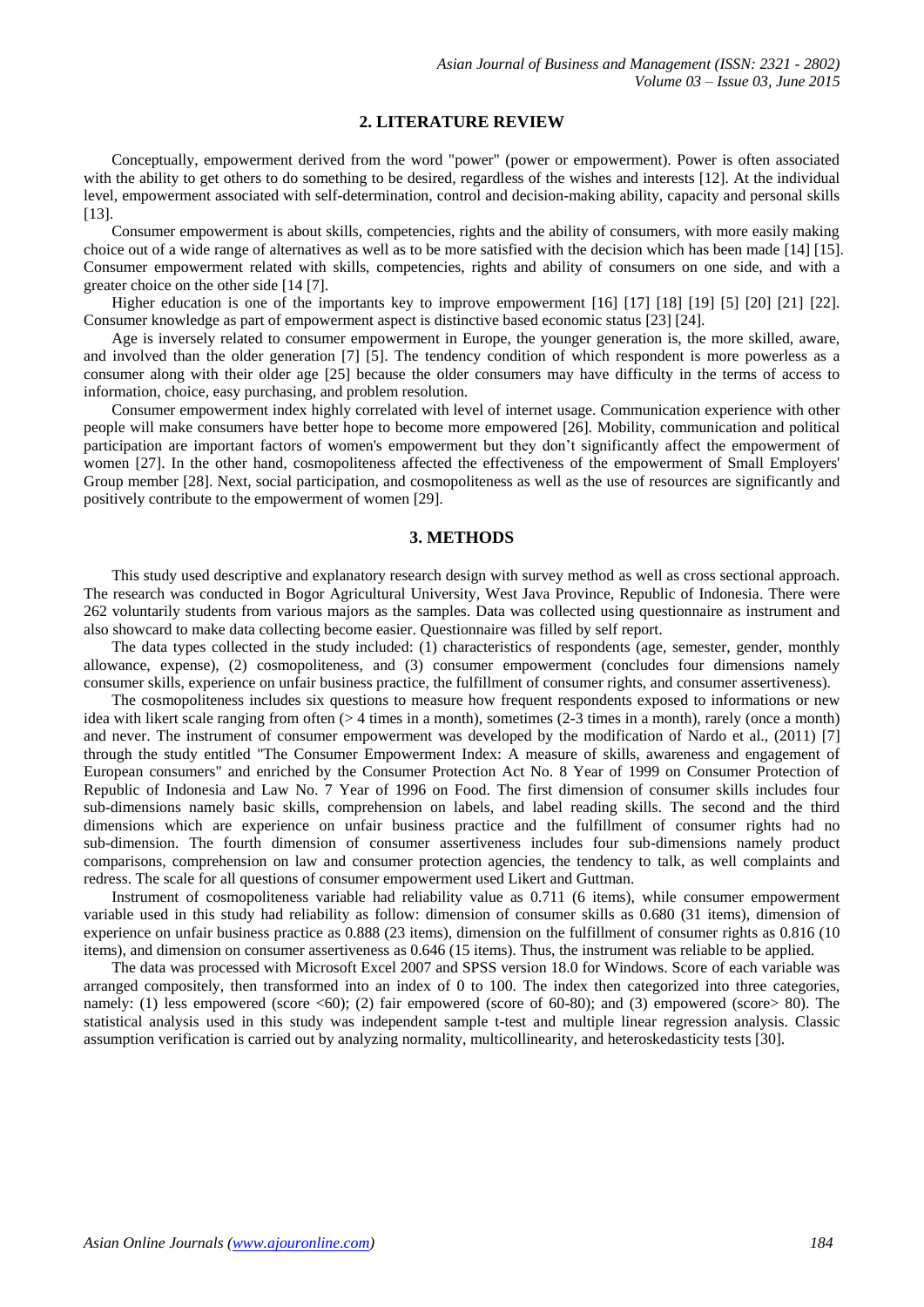#### **4. RESULT**

#### **4.1 Characteristics of Respondents**

The age of respondents ranged from 17 to 26 years old, with the largest percentage of 21-year-old. The average of respondent age was 21.10 years old. Respondents were in the first to ninth semester of their study, with the highest percentage (32.1%) of seventh semester. Regarding the gender aspect, the percentage of women students were dominant marked as 76.0 percent compared to the percentage of men students which only 24.0 percent.

Monthly allowance of respondents sourced from family, scholarships, work, and others was dominated in range of Rp 600.000 to Rp 1.000.000 per month (USD 49.82 to 83.04 per month) with the average of Rp 855.916,03 ± 367.027,67 per month (USD 71.07 ±30.47 per month). The average spending on food per month was Rp 568.225 (USD 47.18) or 66.0 percent of the average total expenditure, while the average non-food expenditure per month is Rp 292.653 (USD 24.30) or 34.0 percent of the average total expenditure.

# **4.2 Cosmopoliteness Level**

Cosmopoliteness is a disclosure of information from another source to get variety information. The result indicated that in the last 3 months, more than half (50.4%) of respondents traveled out of town only once a month. About 44 percent of respondents occasionally got new ideas from various media and 41.2 percent of respondents built rapport/relationships with other people to search information more than 4 times in a month. More than half respondents stated that the new information that obtained could gain changes in themselves. Most of respondents (91.6%) used internet more than four times in a month. Mean and standar deviation of cosmopoliteness index was  $69.00 \pm 15.92$ , meaning that the respondent was quite cosmopolite. Someone with wide network and fast information retrieval for their needed is a cosmopolite [31].

#### **4.3 Descriptive Analysis of Consumer Empowerment Items**

#### **4.3.1 Consumer Skills**

**Basic Skills** is the ability of consumers to recognizing cheaper price, checking before buying, knowing the customer service and reading the instructions on the packaging. Most respondents had good basic skills in determining product with the best price, even though 17.6 percent of respondents were still incorrect in determining which product was cheaper, particularly when calculating products' discount that relatively more expensive than non discount products. Most respondents had understood on customer care/customer service, buying product in the purpose of necessity not desire basis, purchasing products based on preference, showing good faith when purchasing products, feeling satisfied in the case of products purchased with agreed price, inspect before purchasing products as well as reading or following instructions and procedures listed on the product. The index for basic skills has been reached 87.69, means that about 88 out of 100 consumers have been good in basic skill as consumer.

**Comprehension on Label described as** how understand consumer with all items on the packaging label. Label is a tool to deliver information that is shown in the packaging of a product. Respondents' comprehension on label reading particularly expiration label marked as very good. Most of respondents stated that the function of expired label in the packaging is to show the limit date to consume the food. On the contrary, many respondents have not known that the code registration number of domestic products listed on the product label is MD (domestic product) (43.9% of respondents) and the code registration number of foreign products listed on the product label is ML (foreign product) (48.5% of respondents). Furthermore, many respondents didn't pay attention whether the packaging food is halal to consume or not (31.3% of respondents). The index for comprehension on label has been reached 65.98, means that only 66 out of 100 consumers have been comprehended on label.

Label Reading Skills. To explore how good respondents in reading the label, a label image was given to respondents for further analyzed. The label didn't contain the informations of name and address of the company; halal; date, month, and year of expiry; as well as nutrient content. The study showed that some respondents still wrongly stated the four items listed on label or stated not know, namely 30.6 percent (name and address of the company), 14.5 percent (halal information), 28.6 percent (date, month, and year of expiry), and 28.2 percent (information on nutrient content). Furthermore, there were 22.9 percent of respondents who have not known the availability of storage instruction information on the label. But overall, the capacity level of label reading skill of respondents could be categorized as good. The index for label reading skills has been reached 82.97, means that 83 out of 100 consumers have been good in reading label.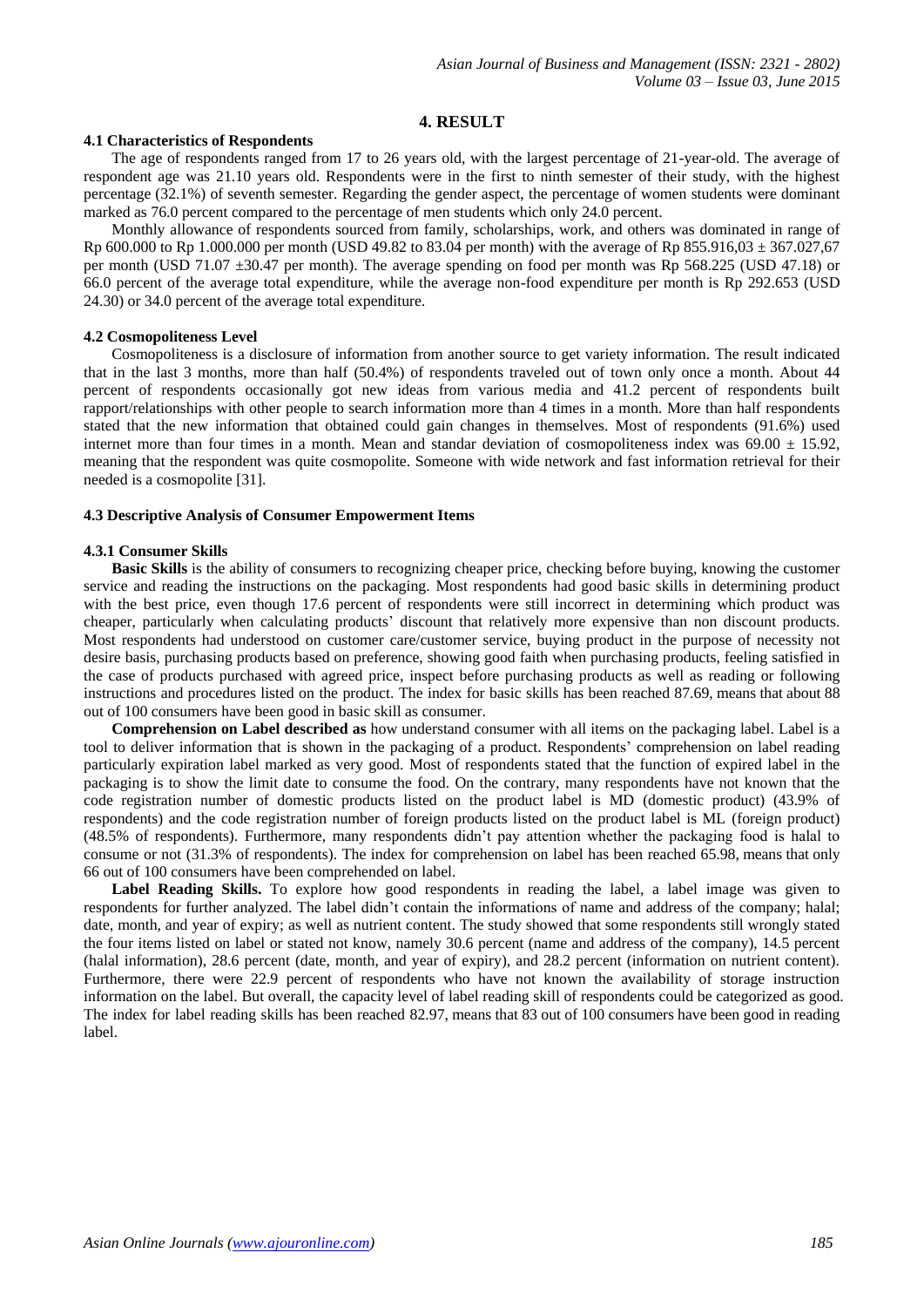#### **4.3.2 Experience on Unfair Business Practices**

**Experience on Unfair Business Practices** describing how often respondents experienced various unfair practices in last three months related to product. This variable includes 23 questions with the scale of frequent ( $\geq 50\%$  of purchasing), occasionally ( $> 25-49\%$  of purchasing), rarely ( $\leq 25\%$  of the purchasing) and never. Unfair practices often experienced in more than 50% of purchasing happened to more than a quarter of respondents. The unfair practices experienced by respondents such as the inappropriate between the received product with the promise stated by advertising or sales promotion (42.0% of respondents); the product used excessive words such as safe, non-hazardous, and no preservatives content in fact it has no complete information (57.3% of respondents); on sale product strategy by first raising the price before (44.3% of respondents); offering, promoting, or advertising gift giving with free of charge, but in fact it is not really happened at all or it is not happened as promised before (26.7%); the product is advertised by deceiving consumers about the quality, quantity, material, and price (28.2% of respondents); candy return instead of money return (37.0% of respondents); as well as product as if fully filled up in fact it is not, since there is no space used in package (66.8% of respondents). The index for experience on unfair business practices has been reached 57.43, means that about 57 out of 100 consumers experienced unfair business practices. The higher the index, the high unfair practices was experienced.

#### **4.3.3 Fulfillment on Consumer Rights**

Fulfillment on consumers right is how fulfilled the rights of consumers as stated in consumer protection laws. There were 10 questions to measure how consumer rights were fulfilled by using five likert scale ranging from never to always fulfilled. The findings indicated that the right that most fulfilled was the right to choose freely the available products in market. On the other hand, the rights that have not fulfilled was to be heard their opinions and the right to receive consumer education. The index for fulfillment on consumer rights reached 58.83, means that only 59 out of 100 consumers have been fullfilled their consumer rights.

#### **3.3.4 Consumer Assertiveness**

**Product Comparisons** is how often consumers perform price comparisons through mass media, internet, or visit the shops before purchasing a product. One of the trait of empowered consumer is seeking for information about the products before do purchasing. There were 48.5 percent respondents stated that they always conduct comparison before purchasing a product, 40.1 percent respondents stated they often but not everytime compare the products, and the remains said that they sometimes do the comparison. Most of respondents conducted the comparison on electronic and fashion/cosmetic products. The index for product comparisons has been reached 77.23, means that about 77 out of 100 consumers have done product comparisons. The higher the index, the more frequent respondents do product comparisons.

**Comprehension on Law and Consumer Protection Agency** is how understand the consumers related to consumer protection law nu 8 year 1999 and consumer protection agencies in Indonesia. This instrument consisted of a five-point question with a score ranged of 0 to 1. The higher the composite score, the more familiar the respondents on law and consumer protection agencies. The result showed there were 13.0 percent of respondents stated that they never heard on Consumer Protection Act, and 30.5 percent of respondents have not aware about any advocacy rights (legal protection) as a consumer. Regarding on consumer protection agencies, as many as 37.8 percent respondents stated they didn't know about Consumer Protection Foundation (YLKI) and 56.1 percent respondents have never heard of Consumer Dispute Settlement Board (BPSK). The index for comprehension on law and consumer protection agency has been reached 69.08, means that about 69 out of 100 consumers have been comprehend on law and consumer protection agencies.

**Tendency to Talk** is whether the respondents remind or tell others about their good or bad experiences in consuming a product. The instrument consisted of three questions with a score range of 0 to 1. The higher the score, the more inclined the respondent to talk to other people on purchashing experiences. Most of respondents tended to remind others to pay attention on product label (87.4% of respondents) and told others when having bad experience in consuming products (95.4%), as well as told others when having good and enjoyable experience in consuming products (95.4% of respondents). The index for tendency to talk has been reached 92.75, means that about 93 out of 100 consumers have been talked to other consumers their good or bad experience on purchasing products.

**Complaint and Redress** is the extent to which consumers complain and/or report the problem and propose a complaint to marketers. The instrument consisted of a four-point statement with a score range of 0 to 4. The higher the score, the more willing the respondents to proposed a complaint and redress. The result showed that 11.1 percent of respondents said often and 25.2 percent of respondents said sometimes in proposing complaint if they didn't satisfy with products, services, or merchants of marketers. The reasons of not proposing complaint even when they want it to were as follows: do not want take any dizziness (46.6% of respondents), do not know the procedure (30.5% of respondents), wasting money (26.3% of respondents) and wasting time (22.9% of respondents). Problems which often complained by consumers were the price was not properly right as it offered, defective/damaged product, product was not properly matched as the offer, hospitality/service/discriminatory, and expired products. There were 43.1 percent of respondents stated that they never receive any compensations of not proper product received. Action of stopping to use deemed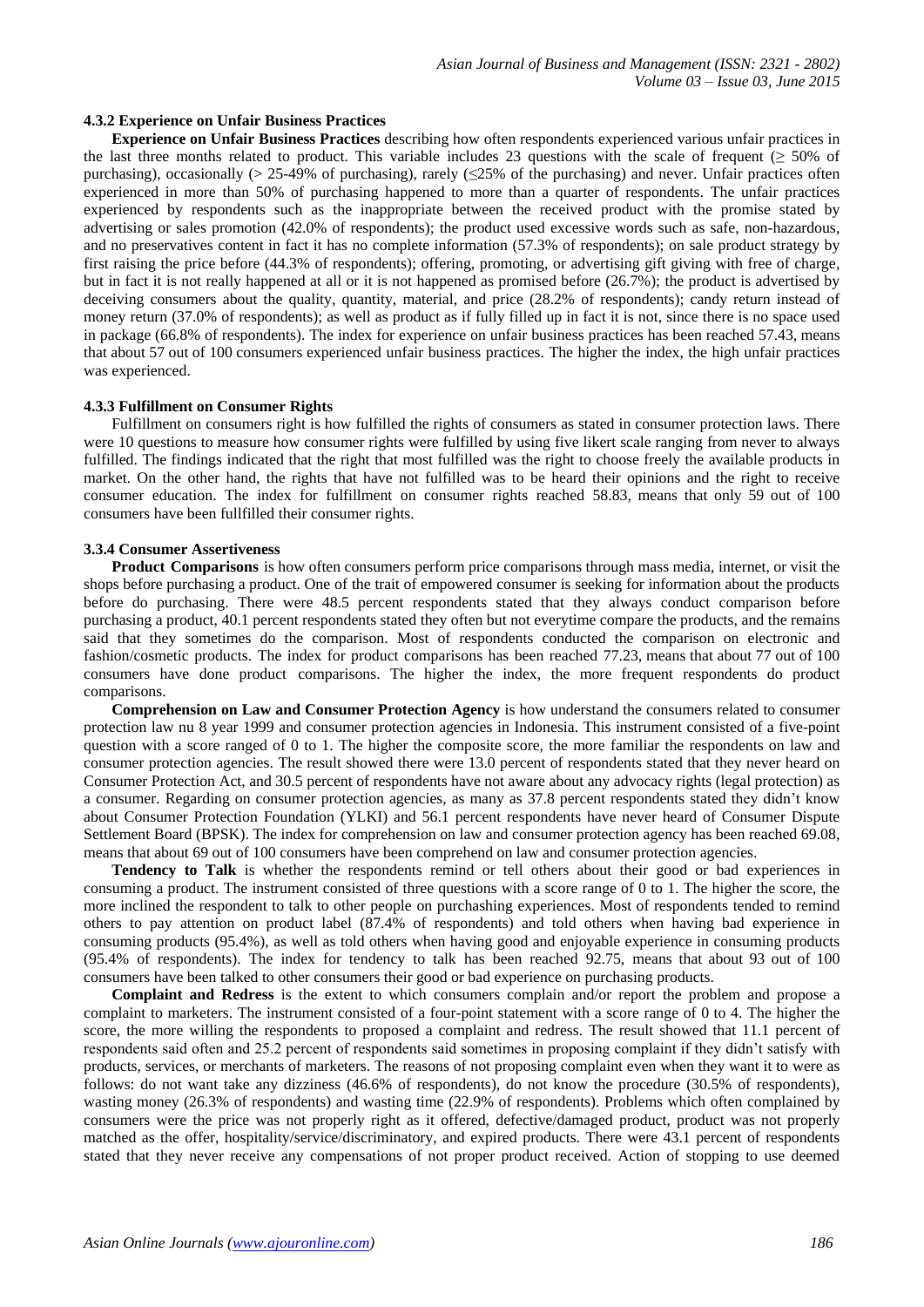product expressed by 84.0 percent of respondents. The index for complaint and redress only reached 20.67, means that only 21 out of 100 consumers proposed complaint and redress.

#### **4.3.5 Consumer Empowerment Index**

The result of descriptive analysis such as mean and standard deviation of consumer empowerment index and its dimensions on a scale of 0-100 can be seen in Table 1. Based on dimensions, the highest score attainment was consumer skills and the lowest one was dimension of experience on unfair business practice. On the dimension of consumer skills, score attainment of the four sub-dimensions was quite good, where the highest score was on basic skills and the lowest one was comprehension on product label. While on the dimension of consumer assertiveness, the highest score was in the sub-dimension of tendency to talk and the lowest one was in the sub-dimensions of complaint and redress. The consumer empowerment index for undergraduate students was 53.84, means that consumers still relatively less empowered as it was categorized less empowered 0-60, fair empowered  $>60-80$ , and empowered  $>80$ . Comparing the findings of consumer empowerment index in this study with survey of Nardo et al., (2011) [7] in 29 European countries, we can concluded that the results of this study was slightly higher, since the consumer empowerment index was 51.31.

**Table 1:** Descriptive Analysis on Consumer Empowerment Index and Its Dimensions

| Consumer Empowerement and its Dimensions                | Mean  | Std. Deviation |
|---------------------------------------------------------|-------|----------------|
| A. Dimension of Consumer Skills                         | 74.01 | 10.85          |
| <b>Basic Skills</b><br>$\bullet$                        | 87.69 | 12.28          |
| • Comprehension on Product Label                        | 65.98 | 19.03          |
| • Label Reading Skills                                  | 82.97 | 23.85          |
| • Behaviour on Reading Product Label                    | 68.45 | 16.87          |
| B. Dimension of Experience on Unfair Business Practices | 57.43 | 14.62          |
| C. Dimension of Fulfillment of Consumer Right           | 58.83 | 12.61          |
| D. Dimension of Consumer Assertiveness                  | 44.13 | 9.89           |
| • Product Comparison                                    | 77.23 | 20.55          |
| • Comprehension on Law and Consumer Protection Agency   | 69.08 | 31.29          |
| Tendency to Talk                                        | 92.75 | 16.84          |
| • Complain and Redress                                  | 20.67 | 10.50          |
| <b>Consumer Empowerment Index</b>                       | 53.84 | 7.06           |

## **4.4 Consumer Empowerment Index and Its Dimensions: Differential Test among Gender**

Independent t-test sample was used to analyze the differences of consumer empowerment index between male students and female students as presented in Table 2. Generally, consumer empowerment index of women was higher than men, especially in some variables that significantly different, such as in dimension of consumer skills  $(p=0.022)$ with sub-dimensions of basic skills ( $p=0.002$ ), dimension of consumer assertiveness ( $p=0.022$ ) with sub-dimensions of comprehension on law and consumer protection agency  $(p=0.000)$  and tendency to talk  $(p=0.000)$ . However, in general consumer empowerment index between men and women was not siginifcantly different (p=0.420).

|              |  | Table 2: The average scores of consumer empowerment and its dimensions as well as the results of differential test |  |  |  |  |
|--------------|--|--------------------------------------------------------------------------------------------------------------------|--|--|--|--|
| among gender |  |                                                                                                                    |  |  |  |  |

| Variables                                      | Men   | Women | Mean Difference | Independent t-test |
|------------------------------------------------|-------|-------|-----------------|--------------------|
|                                                |       |       |                 | p value)           |
| Consumer Skills                                | 71.29 | 74.87 | $-3.59$         | $0.022*$           |
| <b>Basic Skills</b>                            | 83.53 | 89.01 | $-5.48$         | $0.002**$          |
| Comprehension on Product label                 | 64.88 | 66.33 | $-1.45$         | 0.599              |
| <b>Product Label Reading Skills</b>            | 82.14 | 83.23 | $-1.09$         | 0.754              |
| <b>Experience on Unfair Business Practices</b> | 43.39 | 42.31 | 1.08            | 0.610              |
| <b>Fulfillment of Consumer Right</b>           | 59.64 | 58.57 | 1.08            | 0.556              |
| Consumer assertiveness                         | 41.64 | 44.92 | $-3.27$         | $0.022*$           |
| <b>Product Comparison</b>                      | 76.72 | 77.39 | $-0.67$         | 0.841              |
| Comprehension on Law and Consumer              | 56.83 | 72.96 | $-16.14$        | $0.000**$          |
| Protection Agency                              |       |       |                 |                    |
| Tendency to Talk                               | 83.60 | 95.64 | $-12.05$        | $0.000**$          |
| Complain and Redress                           | 21.03 | 20.55 | 0.48            | 0.753              |
| <b>Consumer Empowerment Index</b>              | 53.21 | 54.03 | $-0.83$         | 0.420              |

\* significant at p<0.05, \*\* significant at p<0.01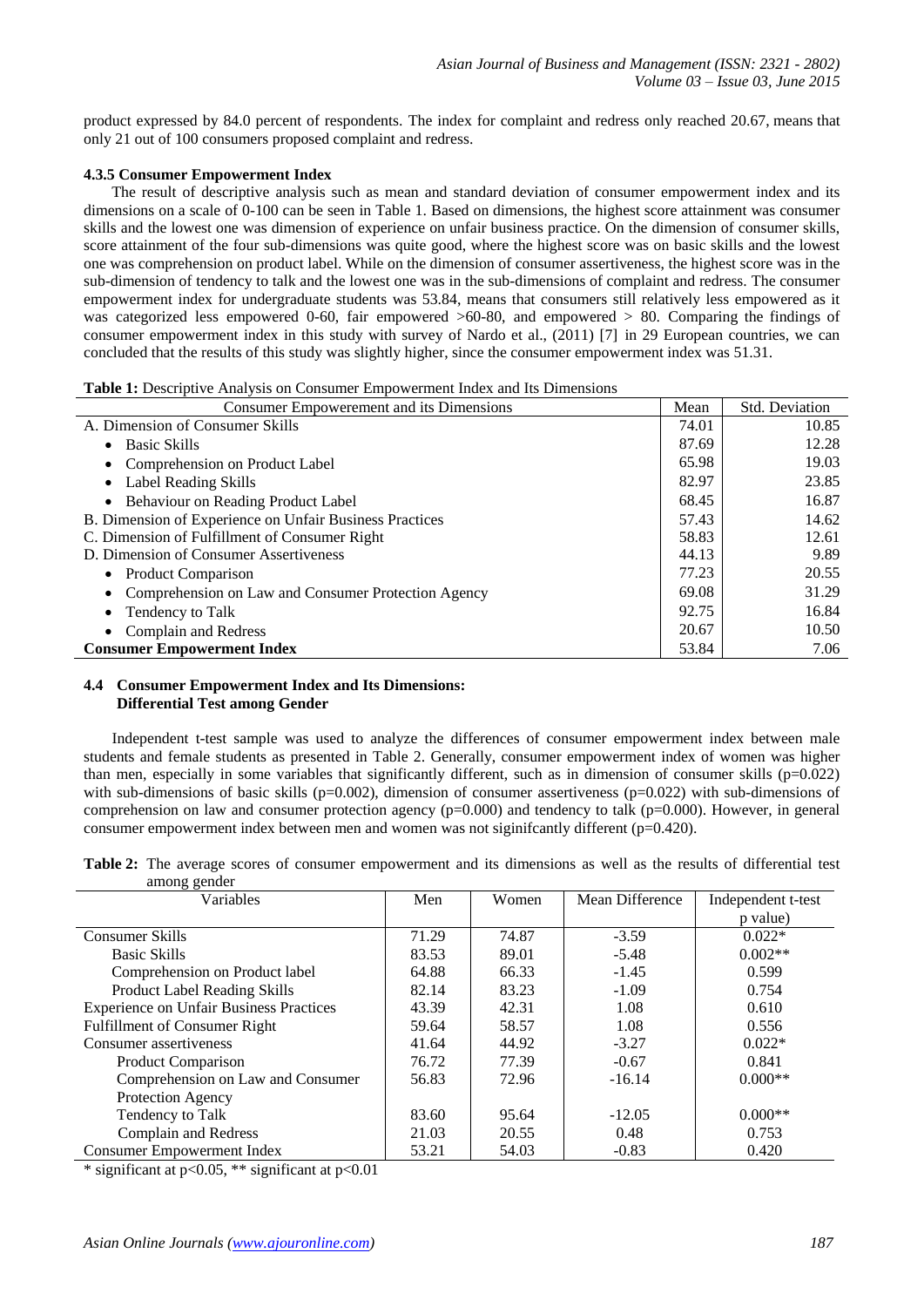### **4.5 Influential Factors on Consumer Empowerment: Multiple Linear Regression Analysis**

Multiple linier regression analysis was conducted for three dimensions of consumer empowerment. Consumer empowerment index and fulfillment of consumer rights dimension was not presented since the results of regression analysis along with x variable had no significant influence toward y variable (Table 3). Previously, the classical assumptions must be fulfilled before performing multiple linear regression analysis namely normality, homoscedatisity, non-multicolinierity, and non-auto correlation. The results of the classical assumption analysis were as follow: (1) the results of the Kolmogorov Smirnov Test on data normality showed that data distributed normally as the value of Asymp. Sig. (2-tailed) was greater than 0.05, meaning that the normality assumption was met; (2) the scatter plot generated through regression analysis indicated that distribution of the error spreading out around zero, hence it can be concluded that homoscedasticity assumption was met. The test result of non-multicollinearity assumption indicated that VIF value was below 5, meaning that the model has met non-multicollinearity assumption; (3) the value of Durbin Watson was near to 2, indicating free auto correlation model; and (4) with a confidence level of 99 percent or higher F value from F table, it can be concluded that independent variables significantly influence dependent variable namely consumer skills, consumer assertiveness, and experience of unfair practices.

Age, gender, and cosmopoliteness significantly and positively influenced consumer skills and consumer assertiveness, otherwise age and cosmopoliteness level significantly and negatively influenced the experience on unfair business practices. This condition remarks that female, older, and the more cosmopolite respondents would improve consumer skills and consumer assertiveness. On the contrary, the older and the more cosmopolite of respondents would reduce experience on unfair business practice.

| <b>Independent Variables</b>         | Consumer Skills | Consumer                  | Experience on                   |  |
|--------------------------------------|-----------------|---------------------------|---------------------------------|--|
|                                      |                 | Assertiveness             | <b>Unfair Business Practice</b> |  |
| Age (years old)                      | $0.128*$        | $0.223**$                 | $-0.184**$                      |  |
| Gender (0=Male, 1=Female)            | $0.137*$        | $0.123*$                  | $-0.010$                        |  |
| Cosmopoliteness Level (score)        | $0.227**$       | $0.228**$                 | $-0.151*$                       |  |
| Expenditure (Rp/month)               | $-0.088$        | $-0.057$                  | $-0.019$                        |  |
| Normality (Kolmogorov Smirnov)       | 0.514           | 0.383                     | 0.369                           |  |
| VIF (Non Multicolinierity)           | 1.002           | 1.002                     | 1.002                           |  |
| Homoscedastisity                     |                 | -error range in around 0- |                                 |  |
| Durbin Watson (Non Auto correlation) | 1.722           | 1.827                     | 1.987                           |  |
| <b>Adjusted R Square</b>             | 0.077           | 0.107                     | 0.045                           |  |
| F value                              | 6.481           | 8.858                     | 4.043                           |  |
| Sig                                  | $0.000**$       | $0.000**$                 | $0.003**$                       |  |

**Table 3:** Results of multiple linear regression analysis on the influential factors on consumer empowerment index

\* significant at  $p<0.05$ , \*\* significant at  $p<0.01$ 

# **5. DISCUSSION AND RECCOMENDATIONS**

Age significantly and positively affected consumer skills and consumer assertiveness. The older respondents were more empowered than the younger ones in terms of basic skills, comprehension on product label, and product label reading skills. Furthermore, the older respondents were also more assertive in implementing product comparisons, more knowledgeable on law and consumer protection agencies, tend to talk more as well as propose complaint and redress. Previous research showed the higher empowerment index, the older age of respondents [6], also consumer skill was influenced by age [8]. In the other hand, the findings of this study was contrast with the findings of Nardo et al. (2011) that age was inversely related to consumer empowerment, the younger generation was more skilled, aware, and involved than older ones [7].

Gender influenced significantly and positively on consumer skills and consumer assertiveness. Women tended to be more skilled and assertive as a consumer than men. Compared to men, women essentially had higher skills, more comprehend on product label, and better skill on reading product label. Women were also more assertive by more frequently did product comparisons, more knowledgeable on law and the consumer protection agency, more talkative, and more open to propose a complaint and redress. Gender is one of factors which influence empowerment [6]. However, the findings of this study was somewhat different with Nardo et al. (2011) who concluded that in all European countries, except Norway, consumer empowerment index of men was better than women [7].

Cosmopoliteness level which indicated by the frequency of respondents getting new ideas from various media, using information source from the outside environment, building rapport/relationships with others to seek certain information, and using internet influenced significantly and positively on consumer skills and consumer assertiveness. The more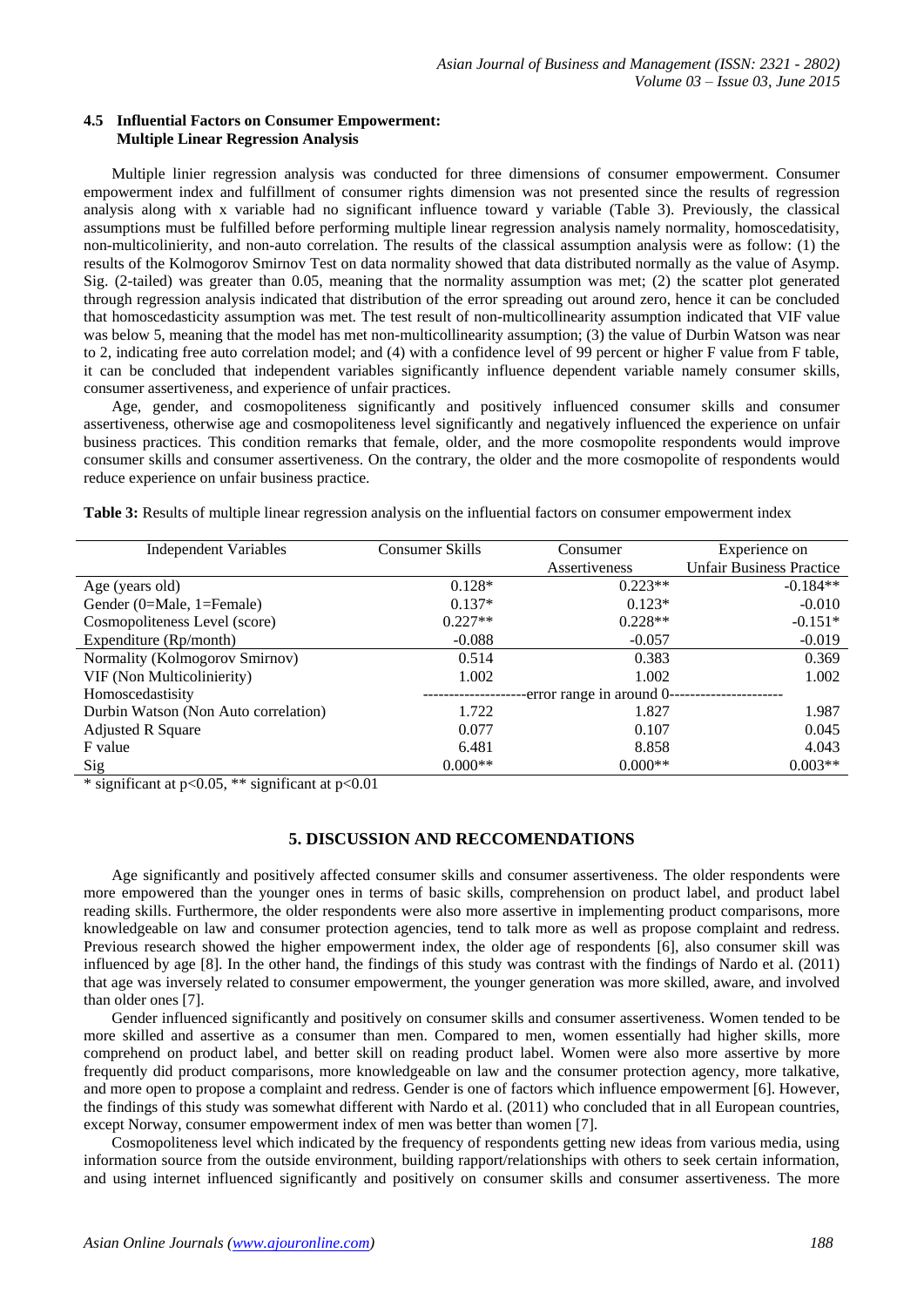cosmopolite respondents, the more skilled and assertive the respondents as a consumer. The higher education will make consumer actively access consumer education because they already felt the advantages. The consumer with high education and more cosmopolite had more opened mindset and will be easier to understand consumer education materials clearly. Also, the higher exposure of information from the outside, the better comprehension on product labels and product labels reading skills. Respondents with higher cosmopoliteness level also will be more frequent on applying product comparisons, better comprehension on law and the consumer protection agencies, more tendencies to talk, and more tendencies to propose complaint and redress. This findings were in line with the Commission Staff Working Paper Brussels [5] that the empowered consumers tended to access internet and Nosheen and Chaudhry [19] stated the empowerment of woman was influenced by their access to the media. Internet usage was related to empowerment since consumers who well-experienced with internet have higher scores in skills, awareness, and involvement (except in Norway) [1]. Mobility became one of the aspects which engaging empowerment [10].

Another finding remarks that the older and the more cosmopolite of respondents would reduce experience on unfair business practices. This was understandable since the older and more cosmopolite of respondents, they were more skilled and assertive in playing their roles as a consumer so that experience on unfair business practices tended to be decreased. This means that better comprehension, good skill, and applying product comparison, better comprehension on law and consumer protection agencies, and also good communication will lead the consumers to be away from unfair business practices.

The findings of study that cosmopoliteness level had influenced consumer empowerment indicated that the urgency of information on consumer issues was needed. One of them is through the internet. In the recent years, internet has emerged as a major source of information, although it often provides such confusing information. Internet can also make communication process to be easier since many people could access it anytime [11]. Therefore, as the implications of this research findings, input for managers/practitioners is that the government can increase consumer empowerment through internet. This recommendation comes as the survey of Indonesia Netizens Survey in 2013 by MarkPlus Insight, Marketeers Magazine November 2013, indicated that the growth of internet users in Indonesia has grown significantly to 22 percent from 62 million people in 2012 to 74.57 million people in 2013. According to research agency of Insight MarkPlus, the number of internet users in Indonesia will possibly reach 100 million people by the year of 2015. Nearly half of netizens in Indonesia are young internet users (under 30 years old), while 16 percent is netizens aged over 45 years old. Moreover, nearly 95 percent of the netizens is internet users via mobile devices (smart phones) [\(www.the-marketeers.com\)](http://www.the-marketeers.com/) [32]. Governments and institutions that give special attention in consumer protection surely can use internet as a potential medium for educating consumers.

As the results of this study, overall consumer empowerment index was still low or less empowered. Hence, the effort in empowering students can be done through consumer education courses or embedded the material in the school curriculum. The research findings in Botswana showed showed that consumers' education to students effectively can create awareness among teenagers as an effort for consumer empowerment [33]. In Turkey, consumer education program was introduced in schools by the National Education System. There are no such specific subjects related to consumer education, but it well-inserted in some subjects such as household economics, religion culture and moral education, as well as social knowledge [8]. In the formal education system of most countries, consumer education is not a single discipline, but it is a cross-curricular which actively involves many parts of the school curriculum [34].

Another attempt to improve students' empowerment as a consumer is through the "Smart Consumer Movement of Consumer Activist Group ", in which there will be consumer education through some student activities in college. Thus, it surely needs to be continuously reinforced to build up more consumer activist clubs at universities since it served as a medium in sharing information about consumer issues. The government should also encourages and facilitates consumer activist groups. Here, consumers can communicate each other easily in order to generate good solution, which furthermore it can be such a pressure on businesses to turn their business practices into the good ones. The large number of consumers [35] considerably can change public opinion as it has collective bargaining power [36] as soon as it organized.

The limitations of this research were some variables that stated to recall, thus allowing the information given less validity due to counting on respondent's memory. Another weakness was the new research instrument that seemed to have more necessity to be further developed and tested in order to become valid instrument that can measure consumer empowerment.

## **6. CONCLUSIONS**

The result showed that the consumer empowerment index still reached 53.84, means that consumers still relatively less empowered. Based on dimensions, the highest score attainment was consumer skills and the lowest one was dimension of experience on unfair business practice. On the dimension of consumer skills, score attainment of the four sub-dimensions was quite good, where the highest score was on basic skills and the lowest one was comprehension on product label. While on the dimension of consumer assertiveness, the highest score was in the sub-dimension of tendency to talk and the lowest one was in the sub-dimensions of complaint and redress.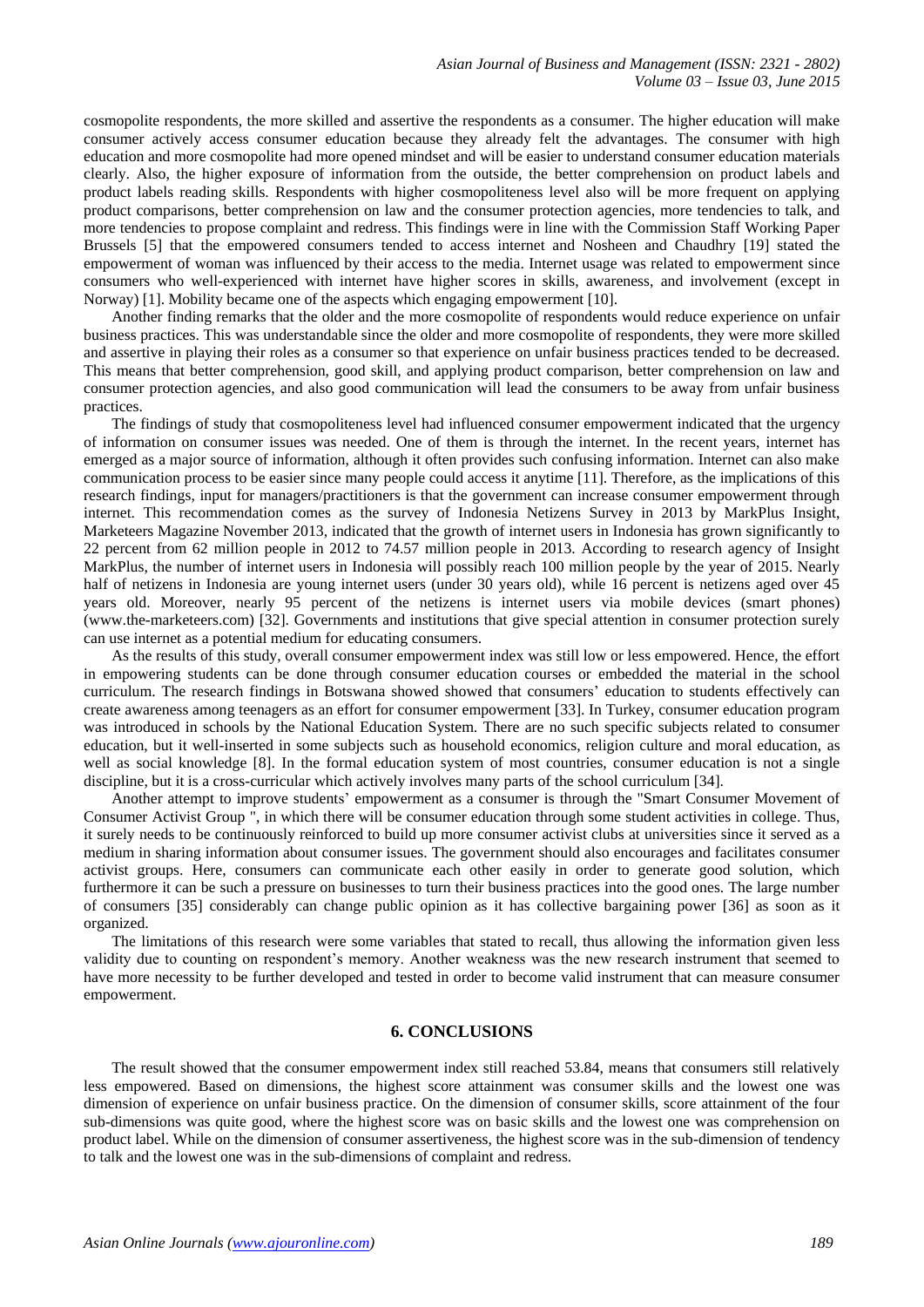Consumer empowerment index of women was higher than men, especially in some variables that significantly different, such as in dimension of consumer skills with sub-dimensions of basic skills, dimension of consumer assertiveness with sub-dimensions of comprehension on law and consumer protection agency and tendency to talk. However, in general consumer empowerment index between men and women was not siginifcantly different.

Age, gender, and cosmopoliteness significantly and positively influenced consumer skills and consumer assertiveness, otherwise age and cosmopoliteness level significantly and negatively influenced the experience on unfair business practices. This condition remarks that female, older, and the more cosmopolite respondents would improve consumer skills and consumer assertiveness. On the contrary, the older and the more cosmopolite of respondents would reduce experience on unfair business practice.

### **7. ACKNOWLEDGMENT**

We deliver our grateful to all respondents and research assistants that contributed to the accomplished this research.

#### **8. REFERENCES**

- [1] Wallerstein, N., "Powerlessness, empowerment and health: Implications for health promotion programs", *American Journal of Health Promotion* , 6(3), 197-205, 1992.
- [2] Block, P., "*The empowered manager",* San Francisco (USA): Jossey-Bass, 1987.
- [3] Heslin, P.A., "Boosting empowerment by developing self-efficacy", *Asia Pacific Journal of Human Resources,*  37(1): 52-64, 1999.
- [4] Sharp, R., "Organizing for Change: People Power and the Role of the Institutions in The Earthscan Reader in Sustainable Development", Kirby, John, Phil O'Keefe and Lloyd Timberlake, Ed, London (GB): Earthscan Publications Ltd, 1995.
- [5] Commission Staff Working Paper Brussels., "Consumer Empowerment in the EU Brussels", 07.04 SEC (2011) 469 final, 2011.
- [6] Hennestad, B.W., "Empowering by de-depowering: towards an HR strategy for realizing the power of empowerment", *The International Journal of Human Resource Management*, 9(5): 934-953, 1998.
- [7] Nardo, M., Loi, M., Rosati, R., Manca, A., "*The Consumer Empowerment Index : A measure of skills, awareness and engagement of European consumers",* EUR 24791 EN–2011, [9 March 2012], Available at: [http://ec.europa.eu/consumers/consumer\\_empowerment/docs/JRC\\_report\\_consumer\\_empowerment\\_en.pdf.](http://ec.europa.eu/consumers/consumer_empowerment/docs/JRC_report_consumer_empowerment_en.pdf) Luxembourg: Publications Office of the European Union, 2011.
- [8] Killackey-Jones, B., Lyle, R., Evers, W., Tappe, M, "An Effective One-Hour Consumer-Education Program on Knowledge, Attitude, and Behavior Toward Functional Foods" February 2004 // Volume 42 // Number 1 // Ideas at Work // 1IAW2, 2004.
- [9] Burghelea, C., Aceleanu, M.I, "Education Determinant of Consumer's Conditions in An Era of Technological Change" Amfiteatru Economic, pp 535-549, 2014.
- [10] Kotler, P., "Marketing Management. Jakarta : PT. Prenhallindo, 2000.
- [11] Collard, S., de la Mata, A., Frade, C., Kempson, E., Leskinen, J., Lopes, C., Moore, N., Nicolini, G., Noel, D., Raijas, A., Selosse, C., "Consumer financial capability: empowering european consumers", European Credit Research Institute, 2006.
- [12] Ife, J., "*Community Development, Creating Community Alternatives: Vision, Analysis and Practice" 2 nd Edition,* Australia (AU) : Longman, 2002.
- [13] Becker, J., Kovach, A.C., Gronseth, D.L., "Individual empowerment: How community health workers operationalize self-determination, self-sufficiency, and decision-making abilities of low-income mothers." *Journal of Community Psychology*, 32(3), 327–342, 2004.
- [14] [Hunter,](http://search.proquest.com/docview.lateralsearchlink:lateralsearch/sng/author/Hunter,+Gary+L/$N?t:ac=216597653/Record/13561542AC2254D6F42/14&t:cp=maintain/resultcitationblocks) G.L., Harrison, T., Waite, K., "*The dimensions of consumer empowerment* in Enhancing Knowledge Development in Marketing." *AMA Educators' Proceedings*, 17, 2007-2008, 2006.
- [15] Iyengar, S.S., Mark, R.L., "When choice is demotivating: can one desire too much of a good thing?." *Journal of Personality and Social Psychology* 79(6) 995–1006, 2000.
- [16] Raquib, M.A., Anantharaman, R.N., Eze, U.C., Murad, M.W., "Empowerment Practices and Performance in Malaysia - An Empirical Study." *[International Journal of Business and Management](http://search.proquest.com/pubidlinkhandler/sng/pubtitle/International+Journal+of+Business+and+Management/$N/307069?accountid=32819)* 5(1): 123-149, 2010.
- [17] [Gholipour,](http://search.proquest.com/indexinglinkhandler/sng/au/Gholipour,+Aryan/$N?accountid=32819) A., [Rahimian,](http://search.proquest.com/indexinglinkhandler/sng/au/Rahimian,+Ashraf/$N?accountid=32819) A., [Mirzamani,](http://search.proquest.com/indexinglinkhandler/sng/au/Mirzamani,+Azam/$N?accountid=32819) A., [Zehtabi,](http://search.proquest.com/indexinglinkhandler/sng/au/Zehtabi,+Mona/$N?accountid=32819) M., "Impact Model of Women's Empowerment." *[International Business Research](http://search.proquest.com/pubidlinkhandler/sng/pubtitle/International+Business+Research/$N/307072/DocView/821695484/fulltext/A4726E015AED4B2EPQ/6?accountid=32819)* [3.1](http://search.proquest.com/pubidlinkhandler/sng/pubtitle/International+Business+Research/$N/307072/DocView/821695484/fulltext/A4726E015AED4B2EPQ/6?accountid=32819) (Jan 2010): 57-65, 2010.
- [18] Suja, S., "Women empowerment through self-help group an evaluative study", *Sona Global Management Review*, 6(3), 2006.
- [19] Chaudhry, I.S., Nosheen, F., :The Determinants of Women Empowerment in Southern Punjab (Pakistan): An Empirical Analysis, *European Journal of Social Sciences,* 10(2), 2009.